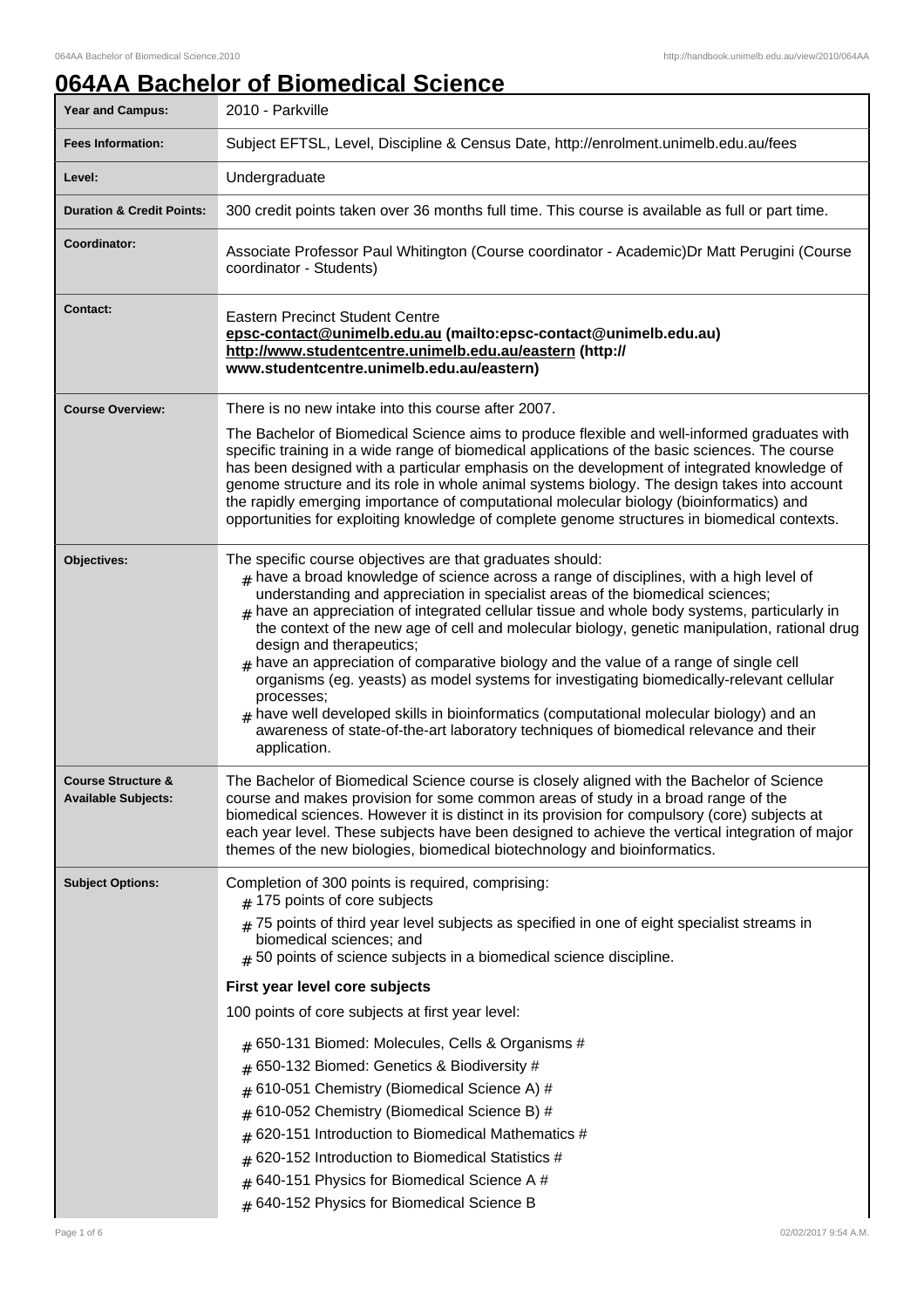The subjects listed above were offered for the final time in 2007. Students who have not yet completed these first year level subjects (or approved alternative subjects) prior to 2010 should seek advice from the Science Student Centre about appropriate alternative subjects offered in 2010.

#### **Second year level core subjects**

**50 points of core subjects at second year level:**

- # **521-213 Integrated Biomedical Science I (25 points)**
- # **536-250 Integrated Biomedical Science II (25 points)**

**The subjects listed above were offered for the final time in 2008.**

#### **From 2009, the following four subjects are the approved alternative subjects:**

| <b>Subject</b>                               | <b>Study Period Commencement:</b> | <b>Credit</b><br>Points: |
|----------------------------------------------|-----------------------------------|--------------------------|
| CEDB20003 Fundamentals of Cell Biology       | Semester 1                        | 12.50                    |
| BCMB20002 Biochemistry and Molecular Biology | Semester 1                        | 12.50                    |
| PHYS20008 Integrative Human Physiology       | Semester 1, Semester 2            | 12.50                    |
| BCMB20005 Techniques in Molecular Science    | Semester 1, Semester 2            | 12.50                    |

## **Third year level core subjects**

- # **521-308 Genome Science**
- # **536-350 Genes to Phenotype: Control & Integration**

#### **The subjects listed above were offered for the last time in 2009**

**From 2010, the approved alternative to 521-308 Genome Science is**

| <b>Subject</b>                                          | <b>Study Period Commencement:</b> | <b>Credit</b><br>Points: |
|---------------------------------------------------------|-----------------------------------|--------------------------|
| <b>BCMB30002 Functional Genomics and Bioinformatics</b> | Semester 1                        | 12.50                    |

From 2010, the approved alternative to 536-350 Genes to Phenotype: Control and Integration will be any one of:

| <b>Subject</b>                                     | <b>Study Period Commencement:</b> | <b>Credit</b><br>Points: |
|----------------------------------------------------|-----------------------------------|--------------------------|
| CEDB30002 Concepts in Cell & Developmental Biology | Semester 1                        | 12.50                    |
| CEDB30003 Developmental Biology                    | Semester 2                        | 12.50                    |
| PHYS30001 Cardiovascular Health: Genes & Hormones  | Semester 1                        | 12.50                    |
| PHYS30008 Frontiers in Physiology                  | Semester 2                        | 12.50                    |
| BCMB30004 Cell Signalling and Neurochemistry       | Semester 2                        | 12.50                    |
| BCMB30003 Molecular Aspects of Cell Biology        | March                             | 12.50                    |
| <b>GENE30005 Human and Medical Genetics</b>        | Semester 2                        | 12.50                    |

#### **Specialist streams in Biomedical Science at third year level.**

In addition to the 25 points of third year level core subjects, students must complete a further 75 points of third year level biomedical science subjects for a course total of 100 points of subjects at third year level.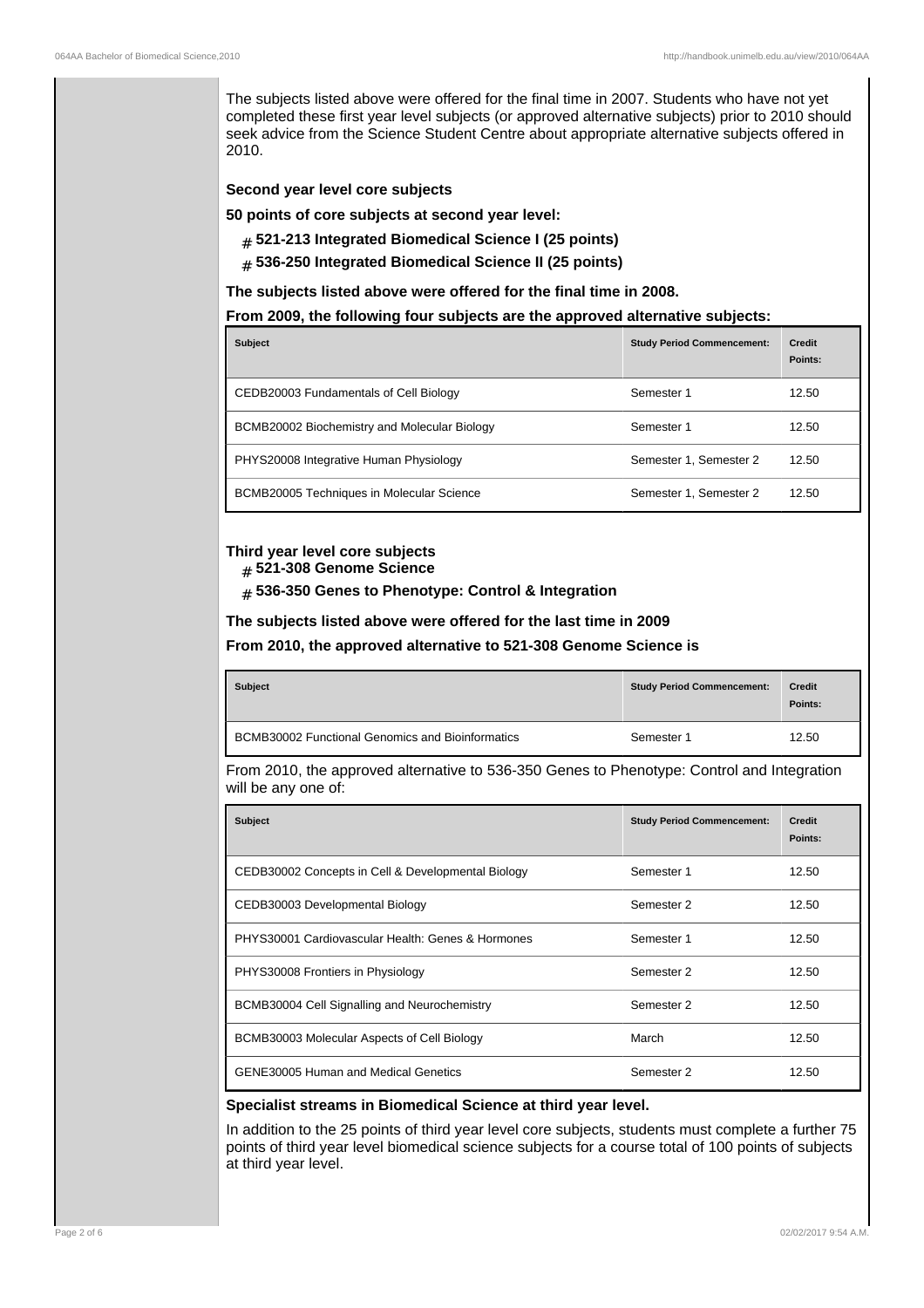- $#$  Stream 1: Functional, computational and applied genomics
- $#$  Stream 2: Physiological genomics
- $#$  Stream 3: Biotechnology and therapeutics
- $#$  Stream 4: Molecular biology of the cell in health and disease
- $#$  Stream 5: Reproductive and developmental biology
- # Stream 6: Neuroscience
- $#$  Stream 7: Microorganisms, infection and immunity
- $#$  Stream 8: Biomedical physics and chemistry

#### **Structure of specialist streams**

The majority of students who commenced this course in the 2007 (the final first year intake of the course) are expected to complete at the end of 2009. For the smaller number of students continuing in this course in 2010 advice on appropriate selection will depend on individual circumstances including the individual student's stage of progression in the course (e.g. the number of third year level subjects completed).

A number of third year level subjects available to BBiomedSc students across a number of departments were offered for the last time in 2009. Any new third year level subject replacing a subject previously available to BBiomedSc students will be available within the relevant specialist stream.

For advice on appropriate subjects contributing to each of the specialist streams, students may contact the Science Student Centre, the relevant stream coordinators, or the course coordinators. Any third year level subject that a student completed that was listed in any previous year's handbook as contributing to a specialist stream will count towards their course.

#### **Stream 1: Functional, computational and applied genomics**

Coordinators: Assoc Prof P Gooley and Prof J Camakaris

Students completing this stream will achieve an understanding of the organisation and expression of the human genome, and other eukaryotic and prokaryotic genomes, obtain insight into the human proteome project (HPP), and acquire valuable skills in several areas of molecular biology, functional genomics, proteomic techniques, genetic analysis, computational genomics (bioinformatics), and analysis of protein structure, function and post-translational modifications. Basic knowledge will be integrated with applications such as gene mapping and discovery, gene therapy, biotechnology, and understanding the molecular basis of genetic diseases and cancer. This stream provides an excellent grounding for careers in basic science, medical research, proteomics, bioinformatics and biotechnology. Employment and postgraduate study opportunities will exist in university departments, research institutes (eg. Bio21 Institute) and hospitals, and in the biotechnology, pharmaceutical and bioinformatics industries.

#### **Stream 2: Physiological genomics**

Coordinator: Professor D Williams

This stream is for students wishing to enter the rapidly expanding world of physiological genomics. This new post-genomic discipline defines the function of genes in living tissues. Physiological genomics is important in tracing the effects of newly discovered genes and mutations and provides insights into new means of preventing or treating genetic diseases. It combines molecular and physiological skills in the context of complex living systems. Students will develop an understanding of the interactions that characterise the integrated and coordinated way in which genetic codes are translated into the function of cells, tissues, organs and the organism. With the emerging application of genomic discoveries, graduates could consider careers in basic science as well as clinical research. Employment opportunities exist in university academic departments, research institutes, hospitals, the pharmaceutical industry and biotechnology companies.

#### **Stream 3: Biotechnology and therapeutics**

Coordinator (Biotechnology): Dr D Tribe

Coordinator (Therapeutics): Prof A Stewart

Coordinators (Drug Technology): Dr U Wille and Prof A Stewart

Within Stream 3 there are three themes of study which are designed to provide insight into the rapidly developing interdisciplinary approaches that are providing new molecular innovations to improve our quality of life. Biotechnology is concerned with the commercial development and production of new agents, whereas pharmacology is concerned with the discovery and mechanism of action of such agents. Graduates with research training in these areas could be destined for a career in the pharmaceutical industry or in regulatory affairs. Research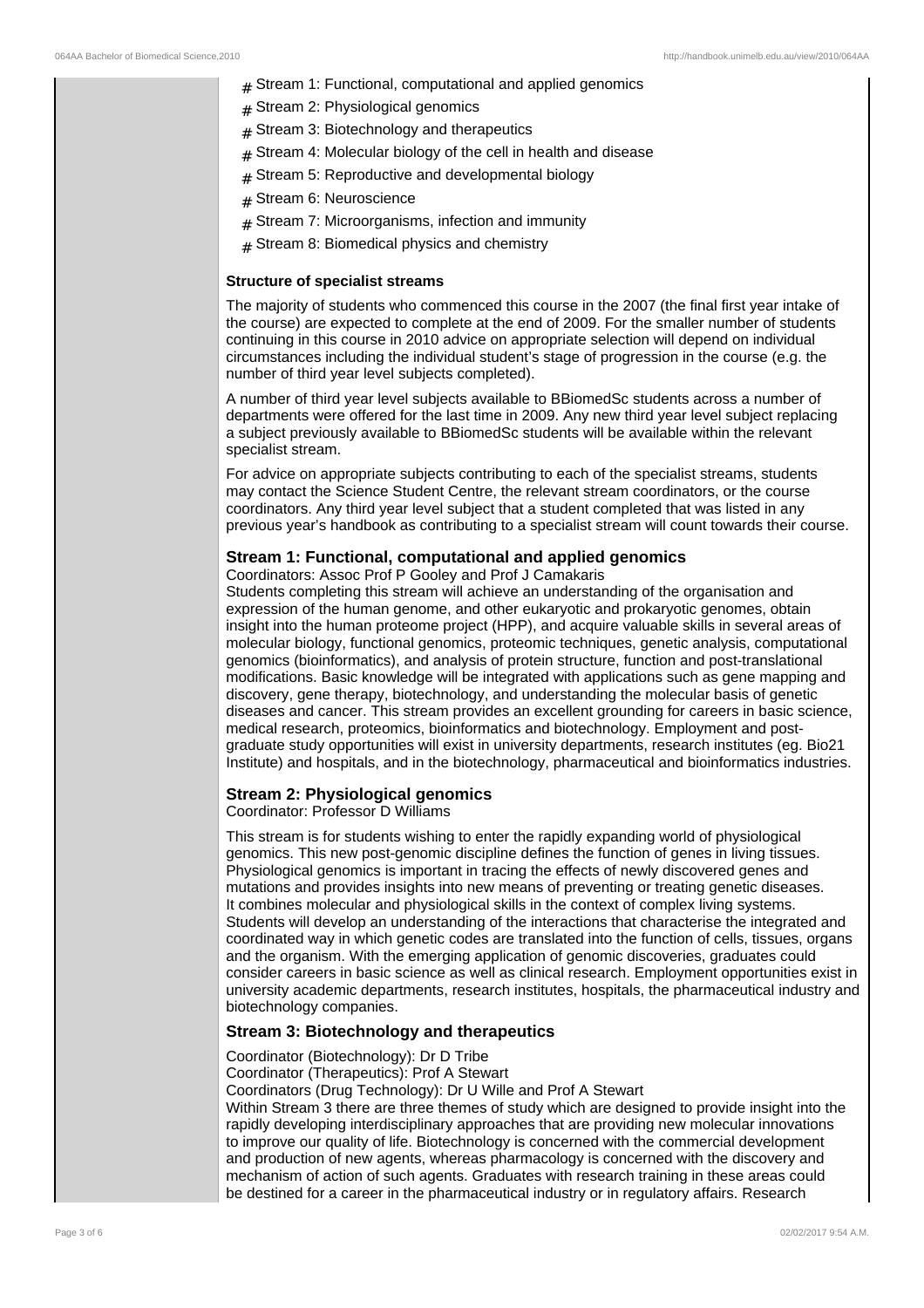opportunities also exist in universities, research institutes, hospitals and an increasing number of start-up biotechnology companies.

The biotechnology theme will provide students with an understanding of the wide range of tools and techniques that are being used to manipulate genes, manage cell growth, and control enzyme catalysis for the creation of new products and manufacturing processes. It also provides familiarity with the ongoing conceptual advances and scientific innovations that are driving the continued expansion of biotechnology. Students may choose subjects that constitute a plant biotechnology substream.

The therapeutics theme will provide students with an understanding of the principles of pharmacology, which is the science of drug action at the molecular and physiological level. New developments in methods of drug discovery will be described and students will be given practical experience in the skills used by pharmacologists to unravel the mechanisms by which drugs produce their effects. Other topics include the study of the toxic actions of drugs and other environmental chemicals and the way that the body breaks down and eliminates such chemicals.

The drug technology theme will provide students with theory and practical experience in the drug development operations of the pharmaceutical industry. Rational design of pharmaceuticals at the molecular level is replacing previous 'hit and miss' random screening methods. Contemporary techniques in combinatorial chemistry, high-throughput analysis and computer-based rational drug design techniques (based on molecular structure) will be covered.

### **Stream 4: Molecular biology of the cell in health and disease**

#### Coordinators: Dr R de Iongh and Prof P Gleeson

The subjects in this stream deal with the links between the genome and phenome at all levels of organisation - from cells to organisms. Understanding these links is pivotal to apply recent advances in our knowledge of the human genome to the solution of medical problems. Students will emerge from this stream with a sound understanding of the genetic and molecular basis for normal cell and tissue function. They will also have an appreciation of how cellular processes can be disrupted as a result of inherited or environmentally induced mutations, inappropriate diet or infection. This stream provides an ideal grounding for careers in biomedical research into human diseases such as cancer, diabetes, hypertension etc. as well as basic research in cell and developmental biology. It opens up employment opportunities in university departments, hospitals, research institutes and biotechnology companies developing diagnostic and therapeutic products.

#### **Stream 5: Reproductive and developmental biology**

#### Coordinator: Dr Mary Familari

Reproductive and developmental biology are two rapidly expanding fields offering many exciting opportunities for graduates at the forefront of biotechnology. These areas have numerous clinical applications such as in vitro fertilization (IVF), development of new contraceptives and the newest field, embryonic stem cell technology, which holds enormous therapeutic potential for the repair of diseased and damaged tissues. This stream is designed to give students a broad background in the genetics, molecular and cellular basis of diverse topics including reproduction, embryonic and fetal development in human, and other animal models. It covers the genetic and cellular events of: 1. development of egg to embryo; 2. pregnancy; 3. lactation; 4. birth and birth defects; 5. sexual differentiation; 6. fertility and control strategies for the prevention of HIV; and 7. cloning and stem cell research. This stream is taught by leading researchers in the fields of reproduction, sexual differentiation and embryonic development using state-of-the-art molecular and genetic technologies. This stream also provides a good background for those students interested in the application of assisted reproductive technology for the conservation of endangered species. The electives have been chosen to allow students to further focus on areas that particularly interest them and can lead to Honours and postgraduate research. This stream opens up employment opportunities in three broad areas: in biomedical research, biotechnology and agricultural industries. Graduates are well qualified for employment in fertility clinics; assisted reproductive technology and biotechnology companies such as IVF Australia; and veterinary and agricultural industries such as CSIRO, Environment Australia, Natural Resources and Environment, Parks Victoria and Victorian Institute of Animal Sciences. There are numerous large research centers in Victoria whose medical research focuses on aspects of reproduction and stem cell biology that offer many employment opportunities as well as opportunities for Honours and postgraduate study.

## **Stream 6: Neuroscience**

#### Coordinator: Dr P Kitchener

Understanding the human brain is one of the pre-eminent scientific challenges of the 21st Century. Neuroscience is a broad discipline and in this stream is addressed over a wide range from the molecular and cellular mechanisms underlying neural function to complex behaviours such as thought and language. The range of subjects offered aims to provide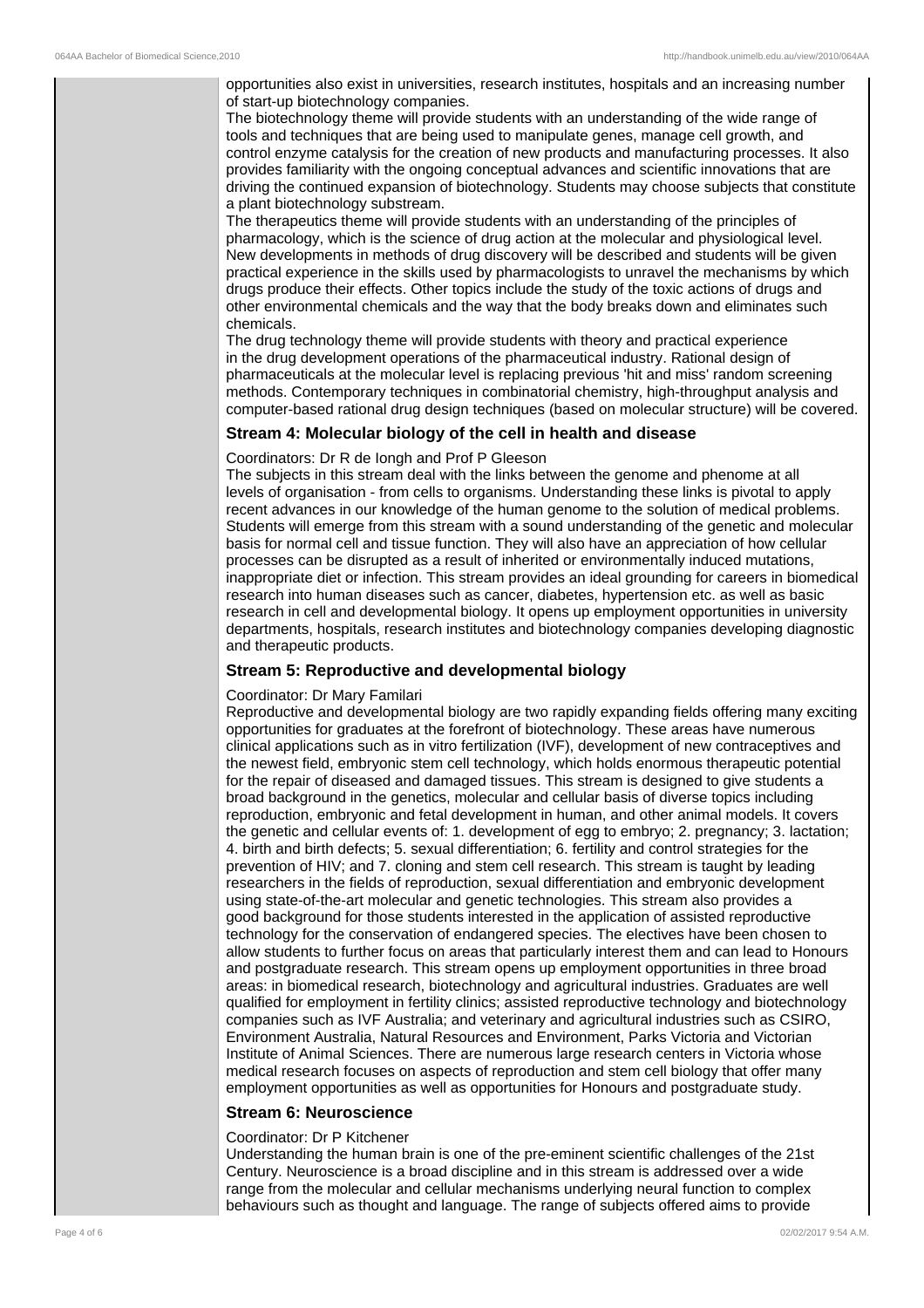|                                                   | students with insight into the molecular and cellular mechanisms fundamental to neural<br>function; an understanding of how neurons form the building blocks of the nervous system, how<br>they transmit information, communicate with each other, form elementary circuits, and store<br>information; an appreciation of the fundamentals of systems underlying sensory perception;<br>an understanding of how the nervous system initiates and controls movements of the body; an<br>appreciation of the plasticity of the nervous system, how it adapts to changing environments,<br>how it ages, how nerve injuries may be repaired or may lead to irreversible damage; insight into<br>how drugs and diseases affect the nervous system. A neuroscience background leads to career<br>opportunities in scientific and medical research in university departments, research institutes,<br>hospitals; and to broader opportunities in drug companies, and in bioengineering companies<br>(diagnostic and therapeutic equipment, robotics).                                                                                                                                                                                                                                                                                                                                                                                                                                                                                                                                                                                                                                                                                                                                                                                                                                                                                                                                                                                                            |
|---------------------------------------------------|-----------------------------------------------------------------------------------------------------------------------------------------------------------------------------------------------------------------------------------------------------------------------------------------------------------------------------------------------------------------------------------------------------------------------------------------------------------------------------------------------------------------------------------------------------------------------------------------------------------------------------------------------------------------------------------------------------------------------------------------------------------------------------------------------------------------------------------------------------------------------------------------------------------------------------------------------------------------------------------------------------------------------------------------------------------------------------------------------------------------------------------------------------------------------------------------------------------------------------------------------------------------------------------------------------------------------------------------------------------------------------------------------------------------------------------------------------------------------------------------------------------------------------------------------------------------------------------------------------------------------------------------------------------------------------------------------------------------------------------------------------------------------------------------------------------------------------------------------------------------------------------------------------------------------------------------------------------------------------------------------------------------------------------------------------------|
|                                                   | Stream 7: Microorganisms, infection and immunity<br>Coordinators: Prof R Robins-Browne and Ms S Uren<br>Infectious diseases are the major world wide cause of morbidity and mortality. The Stream 7<br>core subjects provide a deep understanding of the diverse agents of infection (bacteria, viruses,<br>fungi and parasites), and the many diseases they cause. The molecular basis of the ability<br>of various microorganisms to cause disease (pathogenesis) will be discussed, together with<br>strategies to interrupt this process, including the development of new antibiotics and other<br>agents. The immunology component of the course allows students to become familiar with<br>the way the immune system responds to defend the body against infections. Techniques to<br>boost the immune response by the development of novel vaccines and other interventions<br>are explored. As well, the immunology subjects provide an understanding of the mechanisms<br>operating in response to tumours, transplants, and in allergies and autoimmune diseases.<br>Stream 7 electives have been chosen to allow students to further focus on areas of particular<br>interest to them. This stream opens up employment opportunities in the areas of medical<br>microbiological and immunological diagnostics, food science, biotechnology (including medical<br>and veterinary vaccine and therapeutics development and production), and basic research<br>into a range of microorganisms (including those bacteria and viruses which cause diarrhoea,<br>HIV, influenza and tuberculosis), microbial genetics and pathogenesis. The depth of the<br>immunological content of the course allows students to continue to explore the immune system<br>by research into such diverse areas as allergies, autoimmune diseases including diabetes and<br>arthritis, transplantation and cancer immunology.<br>Stream 8: Biomedical physics and chemistry<br>Coordinator (Physics): Assoc Prof Ann Roberts<br>Coordinator (Chemistry): Dr U Wille |
| <b>Entry Requirements:</b>                        |                                                                                                                                                                                                                                                                                                                                                                                                                                                                                                                                                                                                                                                                                                                                                                                                                                                                                                                                                                                                                                                                                                                                                                                                                                                                                                                                                                                                                                                                                                                                                                                                                                                                                                                                                                                                                                                                                                                                                                                                                                                           |
|                                                   | There is no new student intake into this course after 2007.                                                                                                                                                                                                                                                                                                                                                                                                                                                                                                                                                                                                                                                                                                                                                                                                                                                                                                                                                                                                                                                                                                                                                                                                                                                                                                                                                                                                                                                                                                                                                                                                                                                                                                                                                                                                                                                                                                                                                                                               |
| <b>Core Participation</b><br><b>Requirements:</b> | It is University policy to take all reasonable steps to minimise the impact of disability upon<br>academic study and reasonable steps will be made to enhance a student's participation in the<br>University's programs. Students who feel their disability may impact upon their active and safe<br>participation in a subject are encouraged to discuss this with the relevant subject coordinator<br>and the Disability Liaison Unit.                                                                                                                                                                                                                                                                                                                                                                                                                                                                                                                                                                                                                                                                                                                                                                                                                                                                                                                                                                                                                                                                                                                                                                                                                                                                                                                                                                                                                                                                                                                                                                                                                  |
| <b>Further Study:</b>                             | Honours and Masters level studies are available as indicated at<br>http://www.science.unimelb.edu.au (http://www.science.unimelb.edu.au)                                                                                                                                                                                                                                                                                                                                                                                                                                                                                                                                                                                                                                                                                                                                                                                                                                                                                                                                                                                                                                                                                                                                                                                                                                                                                                                                                                                                                                                                                                                                                                                                                                                                                                                                                                                                                                                                                                                  |